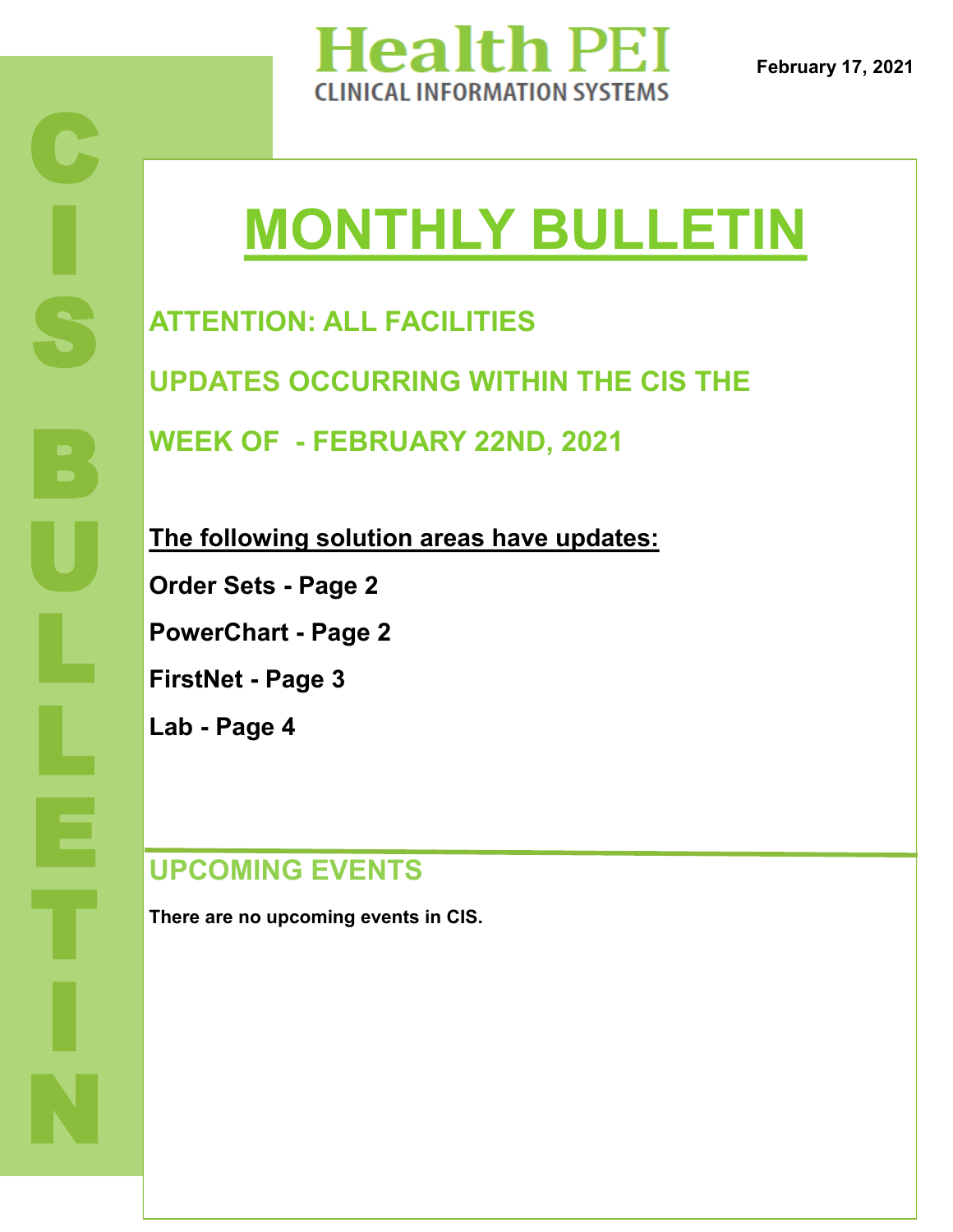# **Health PEI INICAL INFORMATION SYSTEMS**

# **Order Set Update:**

The following order sets are new and will be replacing Medical Directives of similar names in CIS. They are written to match the new provincial Medical Directives.

**Medical Directive Tetanus Prophylaxis in Wound Management**

**Medical Directive Abdominal Pain**

**Medical Directive Abrasions and Minor Puncture Wounds**

**Medical Directive Chest Discomfort and Suspected Referred Cardiac Pain**

**Medical Directive Suspected Fracture or Dislocation**

**Medical Directive Fever and Pain Control for the Pediatric Population**

# **PowerChart Update:**

#### **New Physician Progress note - Rehabilitation Medicine Progress Note**

If the Documents tab is sorted by TYPE, it will post under the folder for Progress Notes.



Inpatient Consultation renamed from Physiatrist Consultation to "**Rehabilitation Medicine Consultation"** 

### **New source added to the BPMH compliance for documenting End of Life**

To be used in EOL care when asking patient/family home medication questions isn't appropriate or pertinent to the current situation. The option is 'Not assessed - end of life care'

| 4 Home Medications                                                  |                    |                                        |                                                                                      |
|---------------------------------------------------------------------|--------------------|----------------------------------------|--------------------------------------------------------------------------------------|
| cycloSPORINE ophthalmic (Restasis 0.05% Documente 2, Eyes each, BID |                    | Patient/Caregiver<br>2020-Sep-03 22:00 | Not assessed-end of life                                                             |
| ophthalmic emulsion)                                                |                    | care                                   |                                                                                      |
|                                                                     |                    |                                        |                                                                                      |
| $\blacktriangleright$ Details                                       |                    |                                        |                                                                                      |
|                                                                     |                    |                                        |                                                                                      |
| Compliance                                                          |                    |                                        |                                                                                      |
|                                                                     |                    |                                        |                                                                                      |
| <b>Status</b>                                                       | Information source |                                        | Last dose date/time                                                                  |
| Not assessed-end of life care                                       | Patient/Caregiver  | $\checkmark$                           | $\left \frac{\mathbf{r}}{\mathbf{r}}\right  \times$<br>2200<br>2020-Sep-03<br>$\div$ |
| Not assessed- end of life care                                      |                    |                                        |                                                                                      |
| Not taking                                                          |                    |                                        |                                                                                      |
| Not taking (held prior to surgery)                                  |                    |                                        |                                                                                      |
| <b>Dominaclaughtastian</b>                                          |                    |                                        |                                                                                      |

#### **Update to PRN Reason**

Please note: "Stridor" has been added as a PRN reason to the PRN drop down list.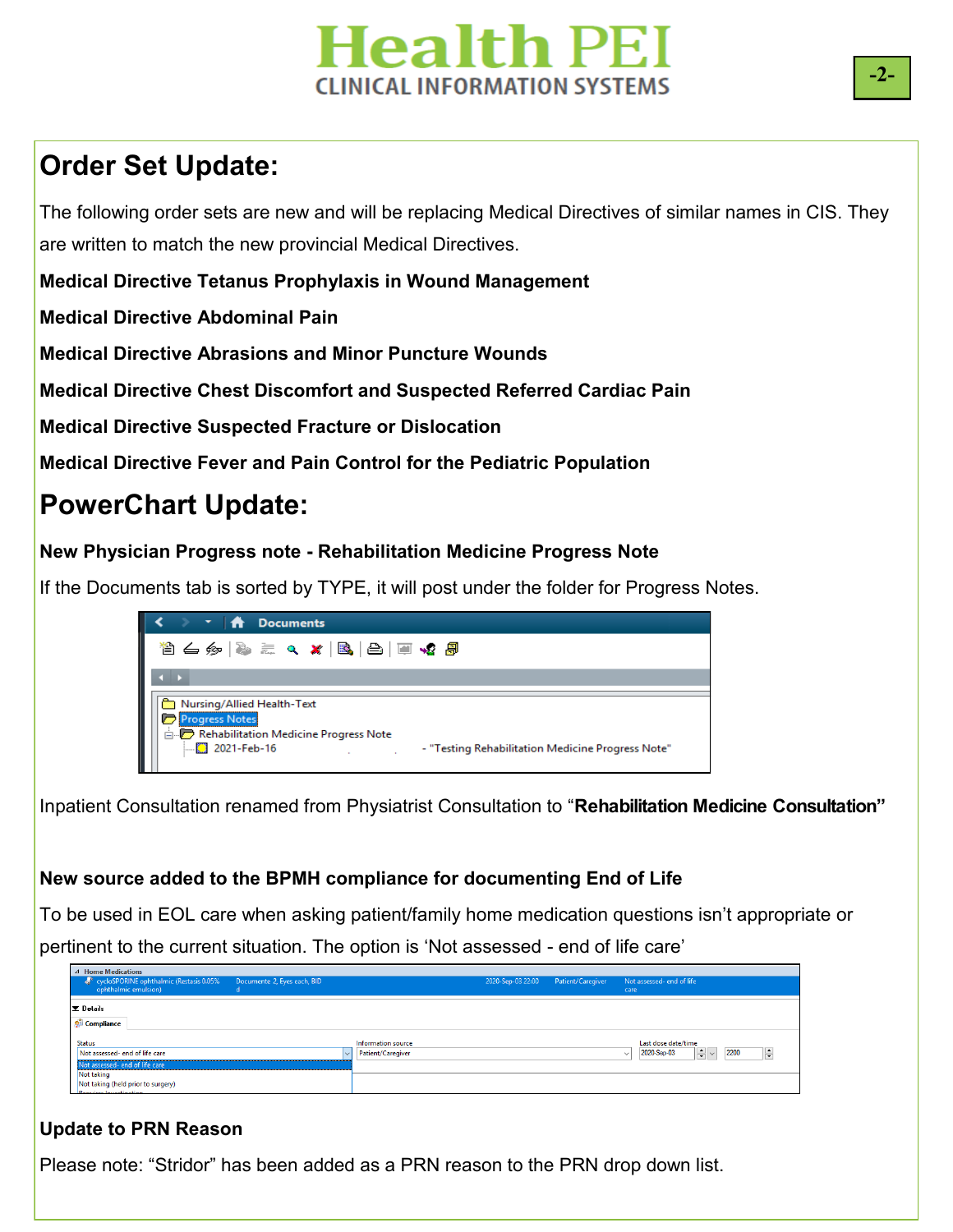# **Tealth PET INICAL INFORMATION SYSTEMS**

## **FirstNet Update:**

Tracking patients in FirstNet will be changing from the Tracking Shell to ED LaunchPoint on March 30, 2021. Results Callback and ED Real Time Dashboard will be implemented in FirstNet for nursing and physicians.

ED LaunchPoint provides the ability to redesign the way you interact with FirstNet. The solution is more intuitive and helps you be more efficient. This new, standard design and simplified view calls attention to critical information for clinicians.

#### **Tracking Shell (Current View) ED LaunchPoint (New View)**



#### **Results Callback**

The Results Callback worklist tracks patients requiring follow-up, pushes clinical information from the encounter to the user, and improves communication between all of the clinicians involved in the callback

| <b>Results Callback</b><br>process. |                                       |                                             |                                                 |                               |                             |                  | [D] Full screen (D] Print <a> Q<br/> 0 minutes ago</a> |
|-------------------------------------|---------------------------------------|---------------------------------------------|-------------------------------------------------|-------------------------------|-----------------------------|------------------|--------------------------------------------------------|
|                                     | <b>ARABEANION - 000</b>               |                                             |                                                 |                               |                             |                  |                                                        |
| <b>Results Callback</b>             |                                       |                                             |                                                 |                               |                             |                  | __<br>`≡∗                                              |
| Criteria Lists<br>PCH Labs Callback |                                       | Facilities<br><b>Prince County Hospital</b> |                                                 | Locations<br><b>Emerg PCH</b> |                             |                  | <b>Update List</b>                                     |
|                                     | Callback List (2) Completed Callbacks |                                             |                                                 |                               |                             |                  |                                                        |
| Patient Name                        |                                       |                                             | Result                                          |                               | Status                      | Comment          | Last Update                                            |
|                                     | <b>ZZ TEST, PATIENT ONE</b>           |                                             | <b>Sodium Level</b><br>(135-145) mmd/L          | $!170$ as $0$                 | No Status Found             | No Comment Found | $\sim$                                                 |
|                                     | ZZ TEST, PATIENT TWO                  |                                             | <b>WBC</b><br>$(4.50 - 11.00) \times 10^{-6}$ % | $!475.00 \,\mathrm{m}$        | <b>Reviewed by Provider</b> | No Comment Found | 21 Days ago                                            |

### **ED Real Time Dashboard**

display. You can select each component to view specific patient-level information. ED Dashboard displays real-time data for the emergency department. The dashboard pushes information to managers and other users to support bed management, staffing, and other decisions that ultimately drive throughput and patient satisfaction. Information is displayed in a component-based layout on a single